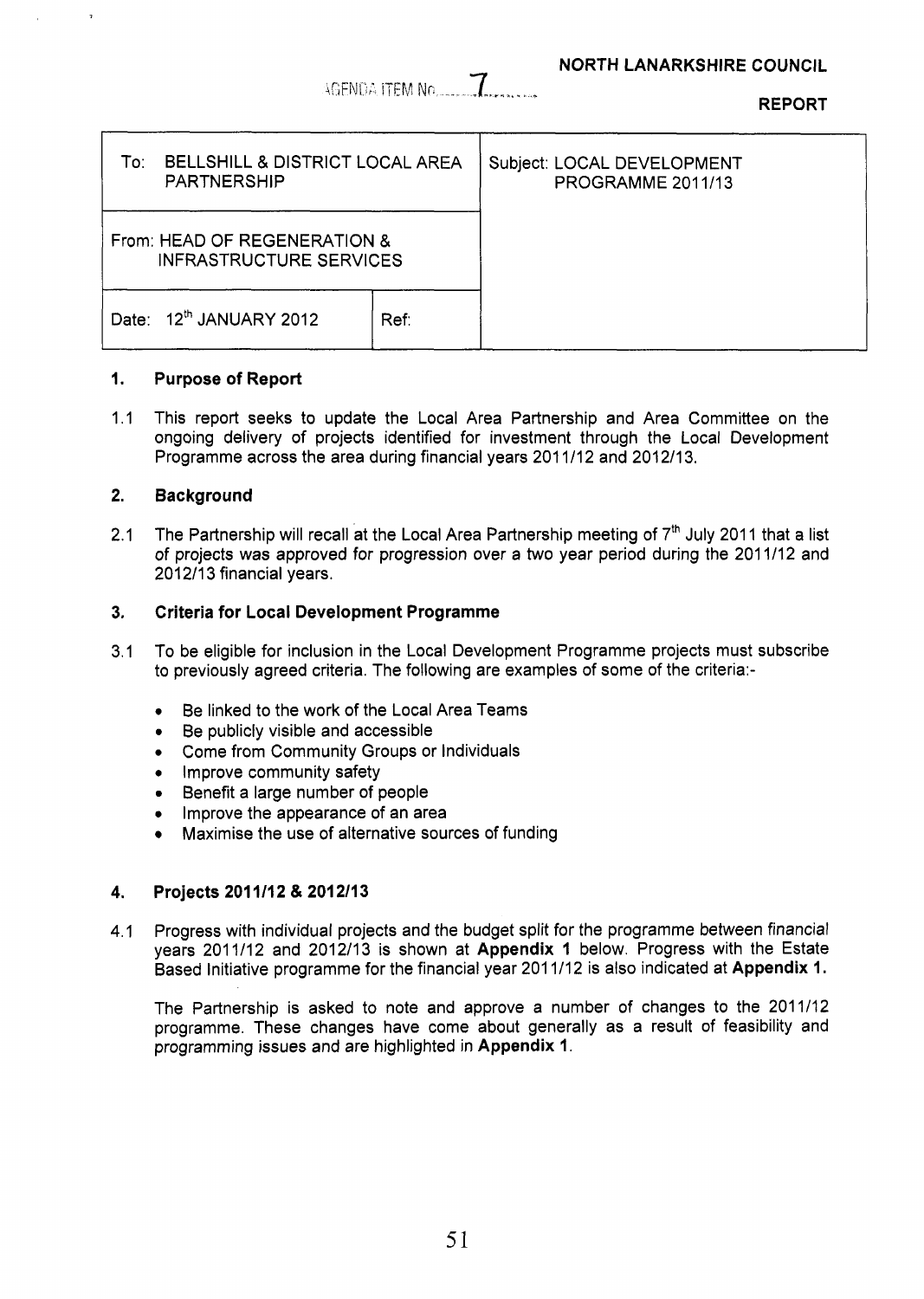#### **5. Corporate Considerations**

5.1 The Local Development Programme highlights the Council's commitment to neighbourhood regeneration and the value of the Local Area Partnerships.

#### **6. Recommendations**

 $\mathbf{r}$ 

 $\overline{1}$ 

- 6.1 It is recommended that the Local Area Partnership note and approve:
	- (i) progress with projects over the two year programme and the split between financial years 201 1/12 & 2012113 (Appendix 1)
	- changes to the programme for 201 1/12 highlighted in Appendix 1 (ii)
	- that further progress on the current and proposed projects will be reported to future meetings of the LAP. (iii)

**Eric Hislop Head of Regeneration** & **Infrastructure Services** 

Local Government Access to Information Act: for further information about this report, please contact Matt Costello on (01 698) 302707

12<sup>th</sup> January 2012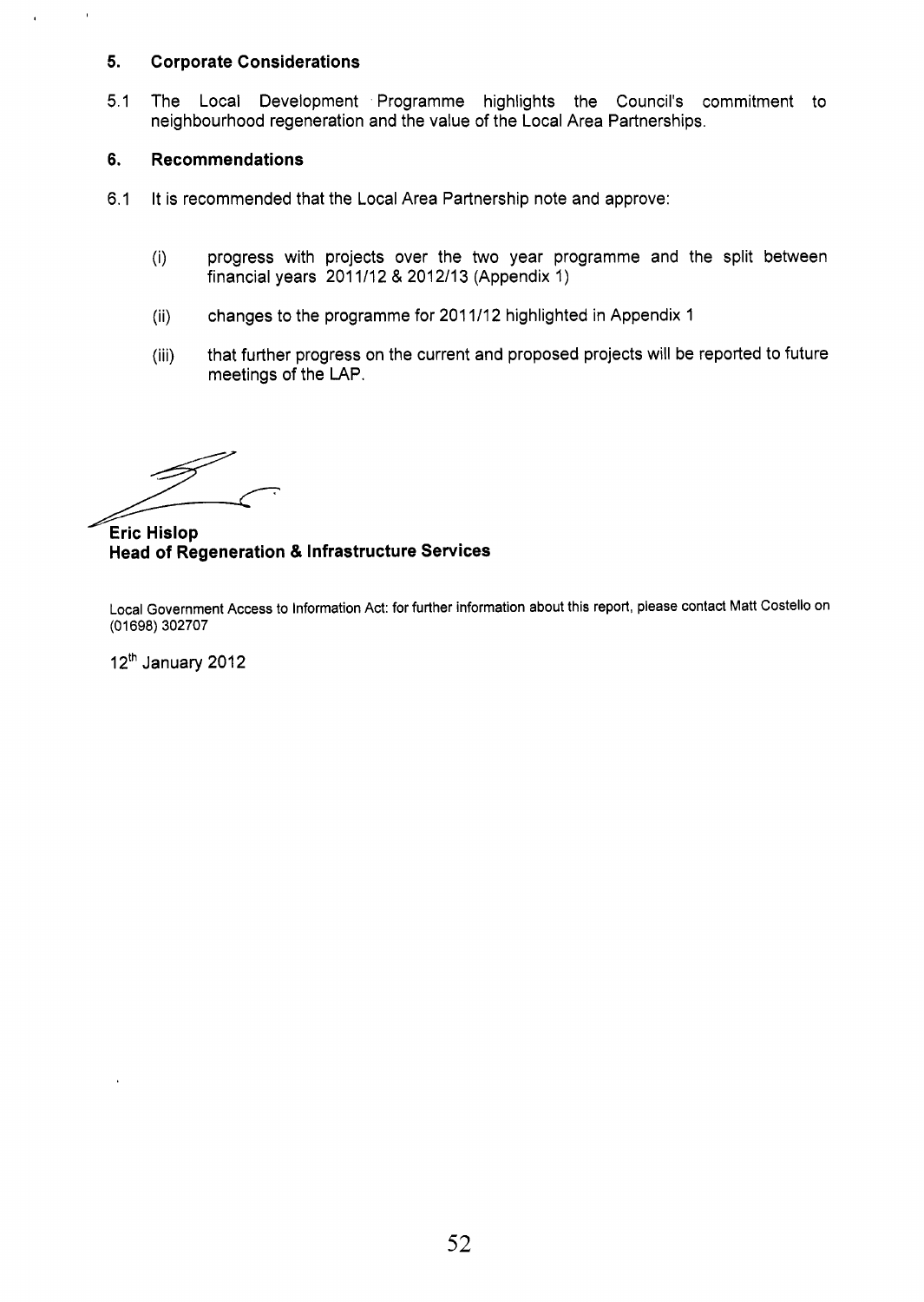# Bellshill and District Local Development Programme 2011/12 - 2012/13

## LDP 2011/12

 $\frac{1}{4}$  ,  $\frac{1}{2}$  ,  $\frac{1}{2}$  ,  $\frac{1}{2}$ 

| <b>Site and</b><br><b>Address</b>               | <b>Project</b><br><b>Ref No.</b> | Indicative<br>0.051 | <b>Description</b>                                                                                                      | <b>Status</b>                                                        |
|-------------------------------------------------|----------------------------------|---------------------|-------------------------------------------------------------------------------------------------------------------------|----------------------------------------------------------------------|
| Viewpark<br>LilacCrescent,                      | 11/13B07                         | £22,500             | Conversion of open<br>space to car parking<br>Project to be<br>enhanced by Estate<br><b>Based Initiative</b><br>funding | Start Date - January<br>2012                                         |
| <b>Bellshill</b><br>Orbiston<br>Square          | 11/13B01                         | £25,000             | Conversion of open<br>space to car parking<br>Project to be<br>enhanced by Estate<br><b>Based Initiative</b><br>funding | Out to Tender - Start<br>Date January 2012                           |
| <b>Mossend</b><br>Calder Road                   | 11/13B03                         | £30,000             | Environmental<br>Improvement                                                                                            | Complete                                                             |
| <b>Bellshill</b><br><b>Shirrel Burn</b>         | 11/13B04                         | £25,000             | Environmental<br>Improvement                                                                                            | In Progress                                                          |
| <b>Bellshill</b><br>Community<br>Road 2         | 11/13B06                         | £20,000             | Parking project                                                                                                         | In Design - Planning<br>application submitted<br>Start February 2012 |
| <b>Mossend</b><br><b>Forest Drive</b><br>estate | 11/13B09                         | £5,000              | <b>Fencing Works</b>                                                                                                    | Payment made to<br>community group -<br>Complete                     |
| <b>Bellshill</b><br><b>Bellshill Road</b>       | 11/13B013                        | £10,000             | Environmental<br>Improvement                                                                                            | Complete - Project<br>brought forward from<br>2012/13                |
| <b>Total 11/12</b>                              |                                  | £137,500            |                                                                                                                         |                                                                      |

## LDP 2012/13

| <b>Site and</b><br><b>Address</b>       | Project.<br><b>Ref No.</b> | <b>Indicative</b><br>Cost | <b>Description</b>                          | <b>Status</b> |
|-----------------------------------------|----------------------------|---------------------------|---------------------------------------------|---------------|
| Viewpark<br>Seventh<br>Avenue           | 11/13B02                   | £22,500                   | Conversion of open<br>space to parking      | In Design     |
| <b>Bellshill</b><br>Community<br>Road 1 | 11/13B05                   | £20,000                   | Parking project                             | In Design     |
| Tannochside<br>Play Area                | 11/13B12                   | £15,000                   | Play Area                                   | In Design     |
| <b>Tannochside</b><br>- Windmill        | 11/13/B14                  | £10,000                   | Environmental<br>Improvements               | In Design     |
| Orbiston<br><b>Orbiston Drive</b>       | 11/13/B15                  | £20,000                   | Conversion of open<br>space to parking bays | In Design     |